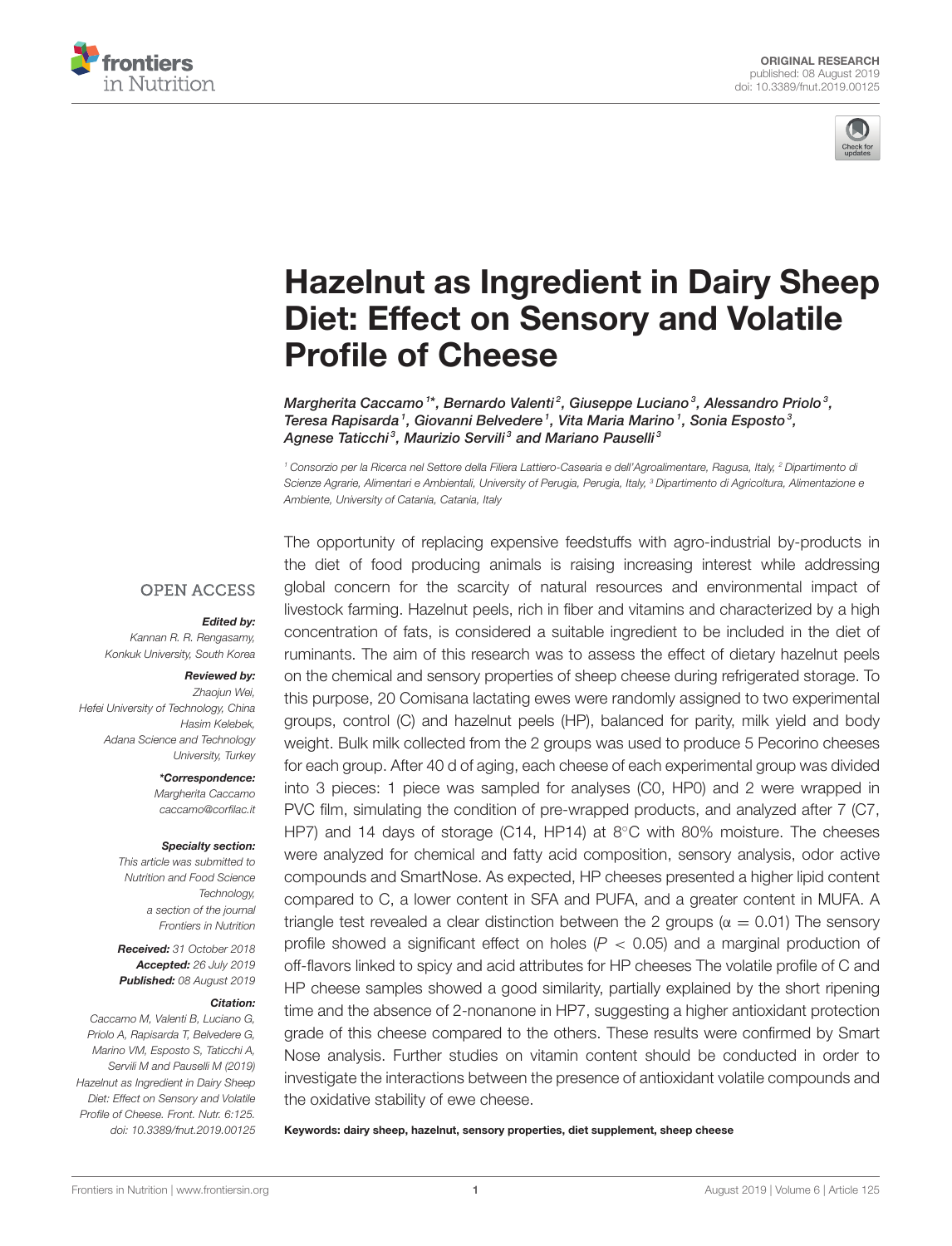# INTRODUCTION

The global concern for the scarcity of natural resources dramatically increased over the last decades. For this reason, FAO and EU promote the principles of 3R (Reduce, Reuse, and Recycle) for a sustainable development in all the productive sectors, including livestock production. Animal feedstuffs production, processing and transport are highly demanding in terms of natural resources. Moreover, livestock farming greatly impacts on the environment. In this context, the inclusion of agro-industrial by-products in the diet of food producing animals as a replacer of conventional, and more expensive feedstuffs, is under investigation to mitigate the impact of livestock production [\(1\)](#page-8-0). Interestingly, most of the food-derived by-products are rich of bioactive molecules that can exert positive effects both on animal welfare and product quality [\(2\)](#page-8-1).

Hazelnut (Coryllus Avellana L.) is worldwide consumed and the global production accounts for more than 1 million tons per year. Hazelnut can be consumed as such, but the biggest part of the production is destined to pastry and chocolate industry. Hazelnut peel (HP) is the by-product that results from the roasting phase during the industrial processing of the hazelnut and represents about 2.5% of total hazelnut kernel weight [\(3\)](#page-8-2). Indeed, hazelnut peel is the perisperm of the kernel and need to be removed from the fruit to prevent food off-flavors and off-colors due to the great content of phenolic compounds [\(4\)](#page-8-3).

Thanks to its chemical composition, HP could be considered a suitable ingredient to be included in the diet of ruminants. In particular, HP is rich in fiber (∼30%), fat (∼20%) and even at lower percentage can afford protein (∼7%) [\(5\)](#page-8-4). The oil fraction is characterized by the high content of unsaturated fatty acids (UFA; principally oleic and linoleic acid). Also, HP is rich of vitamins, mostly represented by vitamin E. Lastly, HP is a natural source of polyphenols. Specifically, del Rio et al. [\(6\)](#page-8-5) report that among the total phenolic compounds (675 mg/100 g DM) gallic acid, procyanidin dimers and trimers, flavan-3-ols, flavonols and hydrolizable tannins as glansreginin A, B, and C represent the main part.

The bioactive molecules contained in the HP, or their derivatives, could be transferred to ruminant products affecting their nutritive value and sensory properties [\(7\)](#page-8-6). Indeed, it is well-accepted that dietary unsaturated fatty acids can be used to improve the healthiness of meat, milk and cheese [\(8\)](#page-8-7). However, increasing the proportion of lipids highly sensitive to oxidation can play a role in the development of the aroma in repined products such as cheese [\(9\)](#page-8-8). Also, vitamins and phenolic compounds, besides adding value to the healthy properties of ruminant products, could act as antioxidant (or modulators of the bacterial activity) thus influencing the maturation processes of the fermented products [\(10\)](#page-8-9).

In the literature, the use of dietary plant extracts rich in polyphenols, such as condensed or hydrolysable tannins, has been investigated to improve quality traits of ruminant products [\(7,](#page-8-6) [11\)](#page-8-10). However, the use of plant extract could increase the cost of the animal diet. In the literature the effect of the inclusion of hazelnut peel in animal diet on the quality of ruminant products is lacking. In this context, recycling hazelnut peel as a source of bioactive substances for feeding livestock could represent an innovation in the field of research in animal production. Additionally, the chemical composition of hazelnut peel may justify a high level of inclusion in the animal diet, which would allow a more effective exploitation of this by-product as a replacer of traditionally used feedstuffs.

Considering the all above, the aim of this research was to assess, for the first time, the effect of dietary hazelnut peel on the chemical and the sensory properties of sheep cheese during refrigerated storage.

#### MATERIALS AND METHODS

#### Animals and Diets

The trial was carried out at the Experimental Farm of the Department of Agricultural, Food and Environmental Science of the University of Perugia. Twenty multiparous Comisana lactating ewes with  $89 \pm 10$  days in milk were randomly assigned to two experimental groups ( $n = 10$ ), namely control (C) and hazelnut (HP), balanced for parity (2.3 vs. 2.5), current milk yield (824 vs. 804 g/d) and BW (62.6 vs. 64.0 kg). The animals were kept in two separate boxes (one per group) with sawdust bedding. The experimental trial lasted 28 days after 14-day adaptation period during which the animals were gradually adapted to the respective diet composed by chopped alfalfa hay offered ad libitum (particle size  $>4$  cm in length) and 800 g/ewe/day of a pelleted concentrate containing 370 g/kg DM of dried beet pulp (C) or 360 g/kg DM of hazelnut peels (HP). The concentrate, formulated to cover the nutrition requirements of a sheep weighing 68 kg producing 1 kg milk per day with 6.5% fat [\(12\)](#page-8-11), was given individually at the morning and afternoon milking (400 g DM at each milking) until complete consumption.

Representative samples of the offered feeds were analyzed for neutral detergent fiber (NDF) according to Van Soest et al. [\(13\)](#page-8-12). Furthermore, crude protein, crude fat (ether extract) and ash were analyzed according to methods 976.06, 920.39, and 942.05, respectively [\(14\)](#page-8-13). In addition, lipids from the individual feeds were extracted and converted to fatty acid methyl esters (FAME) with a 1-step procedure using chloroform [\(15\)](#page-8-14) and 2% (v/v) sulfuric acid in methanol [\(16\)](#page-8-15) to determine the fatty acid profile. Non-adecanoic acid was used as an internal standard. Gas chromatographic analysis was carried out as later described for the analysis of cheese fatty acids. **[Table 1](#page-2-0)** reports the ingredients and the chemical composition of the offered feeds.

The research activity reported in this paper treated the supplementation fed to animals by including either beet pulp or hazelnut peel in the concentrate. Therefore, this project is not regulated by the Directive 2010/63/EU art. 1, point 4, letter f, on the protection of animals used for scientific purposes, according to which the directive does not apply to the practices not likely to cause pain, suffering, distress or prolonged damage equivalent or superior to that caused by the insertion of a needle according to the good veterinary practices. The feeding trial followed the ordinary practices of dairy sheep farms. Therefore, approval was not needed according to institutional and national guidelines. Nevertheless, all the experimental procedures adopted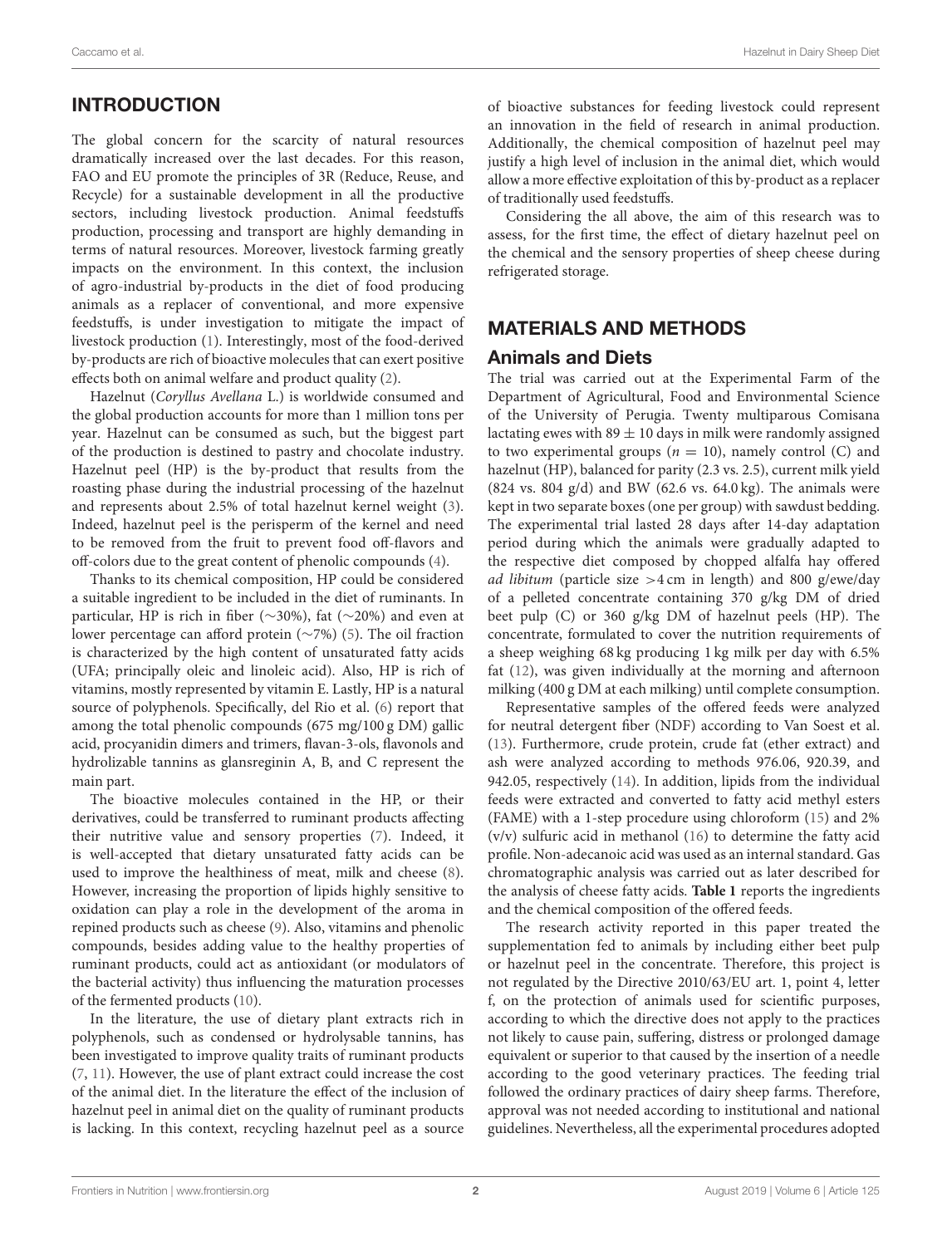<span id="page-2-0"></span>TABLE 1 | Ingredients and chemical composition of diets used in the experiment including concentrates containing either beet pulp (C) or hazelnut peel (HP).

|                                               |       |                      | <b>Experimental concentrates</b> |                          |  |  |
|-----------------------------------------------|-------|----------------------|----------------------------------|--------------------------|--|--|
|                                               | Hay   | <b>Hazelnut</b> peel | $\mathbf c$                      | <b>HP</b>                |  |  |
| <b>INGREDIENTS (G/KG DRY MATTER)</b>          |       |                      |                                  |                          |  |  |
| Hazelnut peel                                 |       |                      | L.                               | 360.2                    |  |  |
| Barley                                        |       |                      | 345.1                            | 329.5                    |  |  |
| Wheat bran                                    |       |                      | 98.6                             | 97.0                     |  |  |
| Soybean meal                                  |       |                      | 140.8                            | 168.2                    |  |  |
| Dried beet pulp                               |       |                      | 369.8                            | $\overline{\phantom{a}}$ |  |  |
| Molasses                                      |       |                      | 25.4                             | 25.0                     |  |  |
| Calcium carbonate                             |       |                      | 5.0                              | 5.0                      |  |  |
| Sodium bicarbonate                            |       |                      | 5.0                              | 5.0                      |  |  |
| Dicalcium phosphate                           |       |                      | 5.0                              | 5.0                      |  |  |
| Sodium chloride                               |       |                      | 5.0                              | 5.0                      |  |  |
| <b>CHEMICAL COMPOSITION (G/KG DRY MATTER)</b> |       |                      |                                  |                          |  |  |
| Crude protein                                 | 149.9 | 78.6                 | 157.7                            | 162.7                    |  |  |
| Ether extract                                 | 15.8  | 226.3                | 16.3                             | 91.5                     |  |  |
| <b>NDF</b>                                    | 527.7 | 510.7                | 302.2                            | 358.3                    |  |  |
| ADF                                           | 429.3 | 387.7                | 135.4                            | 225.8                    |  |  |
| ADL                                           | 95.7  | 202.8                | 15                               | 75.6                     |  |  |
| Ash                                           | 75.6  | 24.8                 | 63.9                             | 51.8                     |  |  |
| <b>PROTEIN FRACTIONS</b>                      |       |                      |                                  |                          |  |  |
| Α                                             | 39.1  | 1.8                  | 21.5                             | 8.2                      |  |  |
| <b>B1</b>                                     | 6.9   | 3.7                  | 5.9                              | 19.0                     |  |  |
| <b>B2</b>                                     | 71.0  | 18.1                 | 100.0                            | 73.1                     |  |  |
| B <sub>3</sub>                                | 19.3  | 1.6                  | 24.1                             | 32.7                     |  |  |
| $\mathsf C$                                   | 13.7  | 53.3                 | 6.1                              | 29.7                     |  |  |
| FATTY ACIDS (G/100G DM)                       |       |                      |                                  |                          |  |  |
| 14:0                                          | 0,007 | 0,015                | 0,004                            | 0,007                    |  |  |
| 16:0                                          | 0,193 | 1,041                | 0,374                            | 0,663                    |  |  |
| 18:0                                          | 0,039 | 0,383                | 0,033                            | 0,17                     |  |  |
| cis-9 18:1                                    | 0,044 | 11,067               | 0,268                            | 4,485                    |  |  |
| cis-9 cis-12 18:2                             | 0,145 | 2,018                | 0,883                            | 1,497                    |  |  |
| cis-9 cis-12 cis-15 18:3                      | 0.245 | 0.031                | 0.087                            | 0.078                    |  |  |

agree with the European Union guidelines about experimental animals (Gazzetta Ufficiale 61, 2004).

## Cheese Production and Shelf-Life Evaluation

Bulk milk from each of the two experimental groups was collected during last week of the experimental period and stored at −30◦C until the quantity of 40 kg was reached. The milk was thawed in cold condition at 5◦C. The cheese-making procedure was performed according to a traditional technique reported by Mughetti et al. [\(17\)](#page-8-16), with modifications. Briefly, the milk was heated at 39◦C and a mixed-strain starter culture (MW039S SACCO) was added and incubated for 10 min. Then, a liquid calflamb rennet was added (22g/100 L). After 20 min the curd was turned on the surface and broken in 3cm large square to let the whey bleed. After 5 min the curd was further broken until the corn grain dimension was reached. Finally, the curd was put on

plastic basket and the whey was left bleeding until the pH reached 5.5 level. A total of 10 cheeses were produced (5 per experimental group). After 24 h refrigeration at 7◦C, all the cheeses were put in brine for 12 h and aged in a cold room for 40 days.

After the aging, each cheese was divided into 3 pieces, each representing a subsample. One of the three subsamples of each cheese was destined to the analyses described below without storage (C0 and HP0). The other two subsamples were wrapped using a PVC film, simulating the method adopted in the stores for the pre-wrapped products, and analyzed after 7 (C7, HP7) or 14 days of storage (C14, HP14) at 8◦C with 80% moisture.

## CHEESE ANALYSES

## Chemical and Fatty Acid Composition

Cheese samples were analyzed to determine moisture according to the method proposed by Bradley and Vanderwarn [\(18\)](#page-8-17), lipid content according to the Gerber - Van Gulik method (ISO 1975)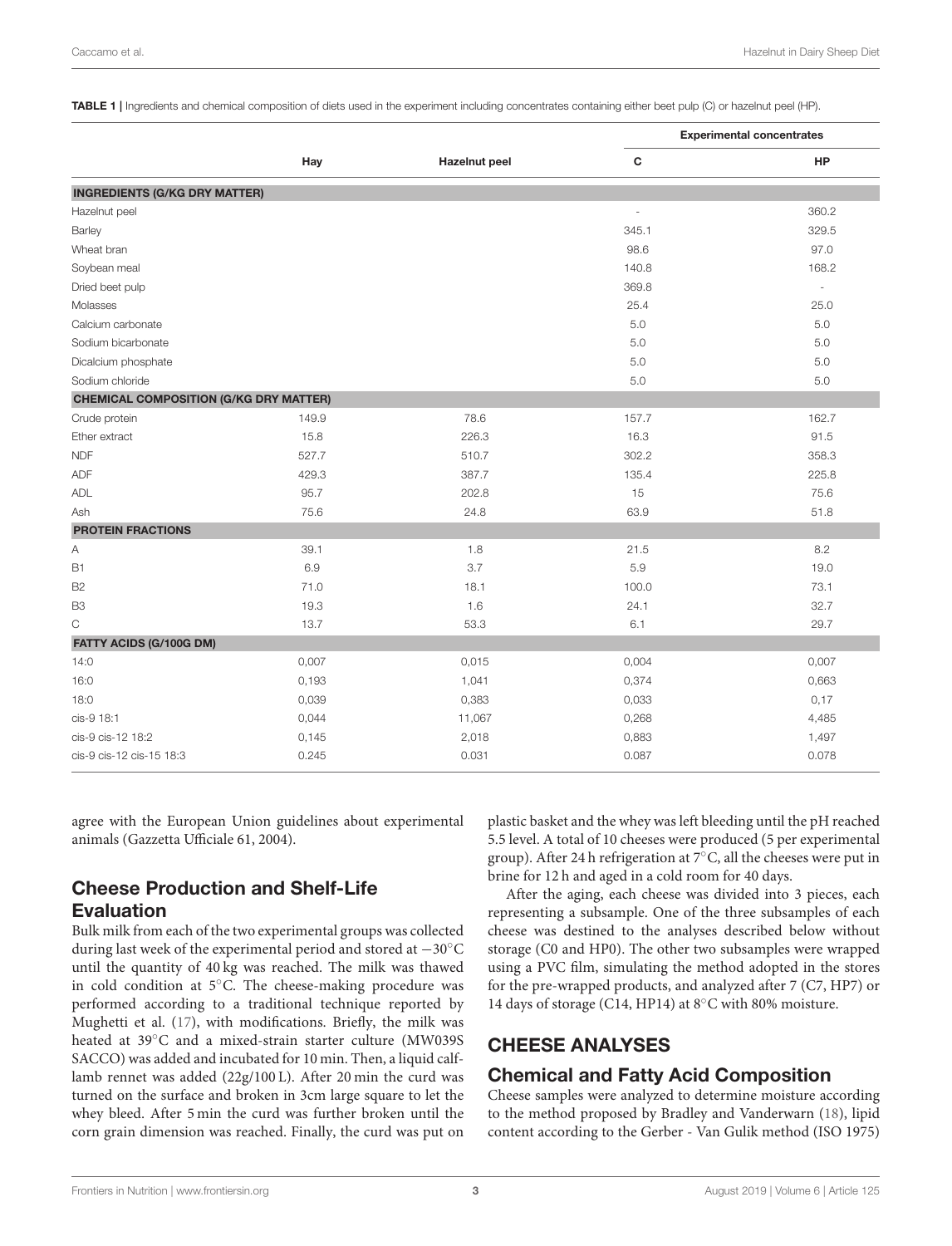and protein content (total nitrogen x 6.38) determined using the Kjeldhal method. Cheese fatty acid composition was determined by gas-chromatography. Fat was extracted from 5 g of finely minced cheese using a mixture of chloroform and methanol (2:1, v/v) as described by Folch et al. [\(19\)](#page-8-18) and 30 mg of lipids were converted to FA methylesters (FAME) by base catalyzed transesterification [\(20\)](#page-8-19) using 0.5 mL of sodium methoxide in methanol 0.5 N and 1 mL of hexane containing 19:0 as an internal standard. Gas chromatographic analysis was performed on a Trace Thermo Finnigan GC system (ThermoQuest, Milan, Italy) equipped with a flame-ionization detector and a 100 m fused silica capillary column (0.25 mm i.d., 0.25-µm film thickness; SP-24056; Supelco Inc., Bellefonte, PA) and helium as the carrier gas (1 mL/min). FAME profile in a 1-µL sample volume (split ratio 1:80) was determined according to the temperature gradient program described by Valenti et al. [\(21\)](#page-8-20). The oven temperature was programmed at 50◦C and held for 4 min, then increased to 120◦C at 10◦C/min, held for 1 min, then increased up to 180◦C at 5◦C/min, held for 18 min, then increased up to 200◦C at 2◦C/min, held for 15 min, and then increased up to 230◦C at 2 ◦C/min, held for 19 min. The injector and detector temperatures were at 270 and 300◦C, respectively. FAME identification was based on a commercial mixture of standard FAME (Nu-Chek Prep Inc., Elysian, MN, USA), individual standard FAME (Larodan Fine Chemicals, Malmo, Sweden). Fatty acids were expressed as percentage of total fatty acids.

#### Sensory Analysis

The cheese for the groups C and HP were evaluated through a discriminant triangle test (ISO 4120:2004) by comparing the two treatments at each storage time (C0 vs. HP0, C7 vs. HP7, C14 vs. HP14). Seventeen assessors were involved and the significance level was set at 0.01. The pieces of cheeses were served at room temperature using white plastic dishes marked each using a 3 digit code. The tasting station was lighted in order to prevent the perception of differences in colors of the samples. The samples were also described by qualitative descriptive analysis (QDA), according to Stone et al. [\(22\)](#page-8-21). Attribute terms for evaluation of cheeses were developed by the 17 panelists using QDA methodology. Briefly, ballot development and panelist training were accomplished during seven working sessions. The descriptive terms developed for each major sensory attribute category are reported in **[Table 3](#page-5-0)**. Each attribute was presented as a separate unstructured line scale that recorded panelist responses in increments of 0.1 between 1 (leftmost position) and 15 (rightmost position). The cheese samples were cubed (∼1 cm each side) and were presented on white paperboard plates. The panelists also had available an entire transverse slice of each cheese for evaluating appearance attributes. The samples were identified using random 3-digit codes and were at room temperature at the time of testing.

# Extraction and Detection of Odor Active Compounds (OACs)

Qualitative analysis was performed in order to study and compare the aroma profile of C and HP cheeses. Odor active volatile compounds (OACs) extraction was realized by using static headspace solid-phase microextraction (SPME) using a DVB/CAR/PDMS fiber (Supelco, Bellefonte, PA, USA). Ten grams of cheese samples were put into a 22-mL vial and conditioned in a water bath at 40◦C for 30 min. Further 40 min of fiber exposition time was required for the static headspace extraction. The fiber was preconditioned before initial use by inserting it into the injector port of a gas chromatography instrument for 1 h at 270◦C, and was reconditioned between extractions at the same temperature for 5 min, followed by 10 min at room temperature. Solid phase micro-extraction shows many advances due to the fact that it is a solventless technique and nonartifact forming method as a consequence. It requires a minimal manipulation and small amount of sample [\(23\)](#page-8-22). Nowadays SPME is commonly used for dairy products flavor extraction such as Camembert cheese [\(24\)](#page-8-23), Cheddar cheese [\(25\)](#page-8-24), smear-ripened cheese [\(26\)](#page-9-0), Trachanas fermented cheese [\(27\)](#page-9-1), milk proteins [\(28\)](#page-9-2). Solid phase micro-extraction has been also used for the isolation of odor active compounds of several animal feeds for small ruminants [\(29\)](#page-9-3).

The detection of the extracted volatile compounds was performed by Gas Chromatography Olfactometry (GC/O) using the single sniff method as described by Marin et al. [\(30\)](#page-9-4). The OACs were desorbed and separated into a modified Hewlett Packard 6890 GC (Datu, Inc., Geneva, NY, USA) using a fusedsilica HP-5 capillary column (30 m  $\times$  0.25 mm ID  $\times$  0.25  $\mu$ m film thickness, Agilent Technologies, USA). The chromatographic conditions were as follows: splitless injection at 250◦C; oven temperature programme: 35◦C for 3 min, 6◦C min−<sup>1</sup> to 190◦C, then 30◦C min−<sup>1</sup> to 225◦C and 225◦C for 3 min; He carrier gas, column flow rate 1.9 mL min−<sup>1</sup> . The eluted compounds were mixed with a stream of humidified air using a method described by Acree and Barnard [\(31\)](#page-9-5) and the "sniffer" was exposed to this source continuously for 30 min. The response time for each perceived individual odor was recorded by Charmware software (v.1.12, Datu, Inc., Geneva, NY, USA). Retention times (RT) for each OAC were converted into retention indices (RI) and were displayed by the software as a series of peaks in an "aromagram". RI values were calculated relative to a series of normal alkanes (C7–C18) previously injected into the flame ionization detector (FID) port of the same gas chromatograph. The identification of OACs were carried out by using a GC/Mass Spectrometer (Hewlett Packard 6890), under the same extraction and chromatographic conditions used for GC/O analysis.

This procedure permitted direct comparisons between RI and RT values obtained from GC/O and GC/MS, respectively.

Each odor compound detected by GC/O analysis was defined by a RI value and an odor description. Odor active compounds were also identified using the Flavornet internet database [\(32\)](#page-9-6), containing over 550 VOCs identified using GC/O techniques. The extraction and detection of flavor profile were performed twice at the same operative conditions in order to confirm odor perception results.

#### Smart Nose

Smart Nose is an electronic nose, that allows the direct analysis by MS of volatile organic components from liquid and solid samples without separation of the headspace components.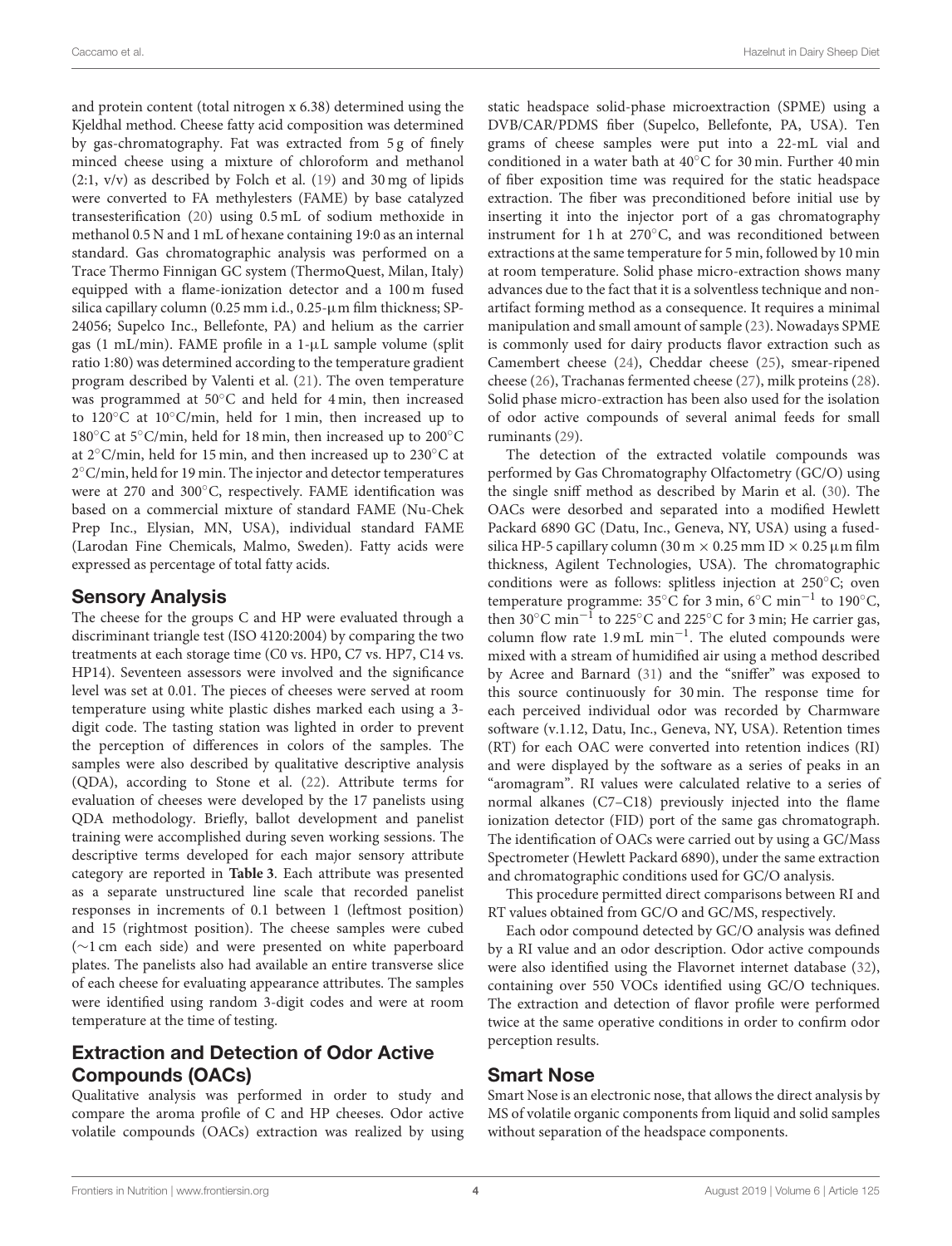Caccamo et al. Hazelnut in Dairy Sheep Diet

The analysis was performed with a Smart Nose system incorporating an autosampler CTC Analytics AG (CTC Combi Pal with the Cycle Composer software), a high-sensitivity quadrupole mass spectrometer (Inficon AG) with an ionic mass detection, ranging from 1 to 200 amu, and a userfriendly multivariate analysis software (Smart Nose 1.51) for data acquisition.

Four milliliter of milk were filled into 20-ml vials (adapted for the Combi Pal autosampler).The samples were analyzed in triplicate and randomly placed in the autosampler trays to avoid biases due to external factors.

The main operating conditions were as follow: incubation temperature, 60◦C; incubation time, 30; injector temperature, 160◦C; purge gas, nitrogen; purge flow, 200 ml/min; Syringe purge time, 1 min. Mass spectrometer scan speed; Mass range, 10–160 amu; speed scan: 2 mass/s; SEM voltage 1540.

#### STATISTICAL ANALYSES

Data on cheese chemical and fatty acid composition were analyzed using a one-way ANOVA to test the effect of the dietary treatment (C vs. HP). Data on cheese sensory characteristics were analyzed using a GLM mixed model to test the effect of the dietary treatment (C vs. HP) and of the time of storage (0, 7, 14), while the variable panelist was considered as random effect. Student's t-tests ( $\alpha = 0.05$ ) were used to determine differences between diet and storage time means when significant differences for that effect were found. SMart Nose data set were transformed using the software supplied with the SMart Nose. First, the mean value of the second and third cycle was calculated. Then the processed data set was normalized using the atomic ion of argon  $(m/z = 40)$  from air. This mass to charge ratio is subject to practically no contamination from other compounds and the concentration of this gas in the headspace can be considered as constant. Then a Principal Components Analysis (PCA) was applied. Principle Components Analysis (PCA) is a multivariate statistical analysis that allows to correlate several variables in bidimentional plot. In detail, Smart Nose is set in a range of 10– 160 amu of ion fragments. PCA allocates a Principal Component (PC) to a single ion fragment and it gives an order from 1 to n ion fragments. PC1 represents the PC with the highest explained variability, the successive (PC2, 3, 4. . . .) represent PC with lower explained variability.

## RESULTS

## Feed Composition

As reported in **[Table 1](#page-2-0)**, the HP chemical composition is characterized by a high content of crude fat (226 g/kg DM) and fiber fractions (510, 388 and 203 g/kg DM for NDF, ADF and ADL, respectively). As regard fatty acids, HP was characterized by the prevalence of oleic acid (11 g/kg DM), and linoleic acid (2 g/kg DM). Except for the protein content, planned to be similar between the two concentrates, the chemical composition of HP concentrate reflects the composition of the hazelnut peel. In particular, the 36% hazelnut peel inclusion in the HP concentrate increased crude fat (91 vs. 16 g/kg D;), oleic (4.5 vs. 0.3 g/kg DM) <span id="page-4-0"></span>TABLE 2 | Chemical and fatty acid composition of cheeses produced with milk of ewes fed with Control (C) or Hazelnut Peels (HP) diets.

| Parameter   |                                               | <b>Diet</b>        |      | P-value |  |
|-------------|-----------------------------------------------|--------------------|------|---------|--|
|             | C                                             | HP                 |      |         |  |
|             | <b>CHEMICAL COMPOSITION (G/KG DRY MATTER)</b> |                    |      |         |  |
| Moisture    | 40.02                                         | 38.87              | 1.55 | 0.272   |  |
| Fat         | 26.51 <sup>b</sup>                            | 31.94 <sup>a</sup> | 0.82 | < 0.001 |  |
| Ash         | 3.76 <sup>a</sup>                             | 3.29 <sup>b</sup>  | 0.10 | < 0.001 |  |
| Protein     | 25.29                                         | 24.26              | 1.29 | 0.241   |  |
|             | FATTY ACIDS (G/100G TOTAL FATTY ACIDS)        |                    |      |         |  |
| <b>SFA</b>  | 73.94 <sup>a</sup>                            | 56.07 <sup>b</sup> | 0.36 | < 0.001 |  |
| <b>MUFA</b> | $15.87^{b}$                                   | $34.48^{a}$        | 0.26 | < 0.001 |  |
| <b>PUFA</b> | 6.81 <sup>a</sup>                             | $6.45^{b}$         | 0.09 | 0.007   |  |
| OBCFA       | 5.31a                                         | 3.40 <sup>b</sup>  | 0.04 | < 0.001 |  |

*abmeans with superscripts differ significantly (P* < *0.05) within that effect.*

and linoleic acid (1,5 vs. 0.9 g/kg DM), and all the fiber fractions in comparison with the C concentrate.

# Cheese Composition

The feeding treatment affected the chemical composition of cheese **[\(Table 2\)](#page-4-0)**. Specifically, HP cheese was greater in lipid (31.9 vs. 26.5 %;  $P < 0.001$ ) but showed a lower ash content (3.29 vs. 3.76%,  $P < 0.001$ ). As regard lipid profile, the percentage of total saturated (SFA; 56.1 vs. 73.9,  $P < 0.001$ ), polyunsaturated (PUFA; 6.45 vs. 6.81,  $P = 0.007$ ) and odd and branched-chain fatty acids (OBCFA; 3.4 vs. 5.31,  $P < 0.001$ ) were lower in HP cheese as compared to C cheese. On the contrary, a significant increase of monounsaturated fatty acids (MUFA,  $P < 0.001$ ) was found in HP cheeses.

## Sensory Analysis

For all times of conservation (0, 7, and 14 days) the triangle test was significant with  $\alpha = 0.01$ . At time 0, 13 out of 17 answers were correct, whereas after 7 and 14 days 15 out of 17 were correct. The mean attribute ratings from sensory analysis of Control (C) and Hazelnut Peels (HP) cheeses at different times of storage (0, 7, and 14 days) at 8◦C and 80% humidity are reported in **[Table 3](#page-5-0)**. Diet had a significant effect on holes ( $P < 0.05$ ) and a marginal effect on spicy and acid attribute ( $P < 0.10$ ). In particular, HP cheeses showed fewer holes (4.21 vs. 3.71) and were evaluated less spicy (1.92 vs. 1.35), but were more acid (3.03 vs. 3.70) compared to C cheeses. Time of storage had a significant impact on rim color and oiliness ( $P < 0.05$ ) and a marginal effect on rind thickness  $(P < 0.10)$ . All these attributes decreased with increasing time of storage. The interaction between diet and time of storage effect was not significant.

# Odor Active Compounds by Gas Cromatography/Olfactometry and Mass **Spectrometry**

A total of six C and HP cheese batches were analyzed by Gas Cromatography/Olfactometry (GC/O) and GC/Mass spectrometry (GC/MS). In general, C and HP cheese samples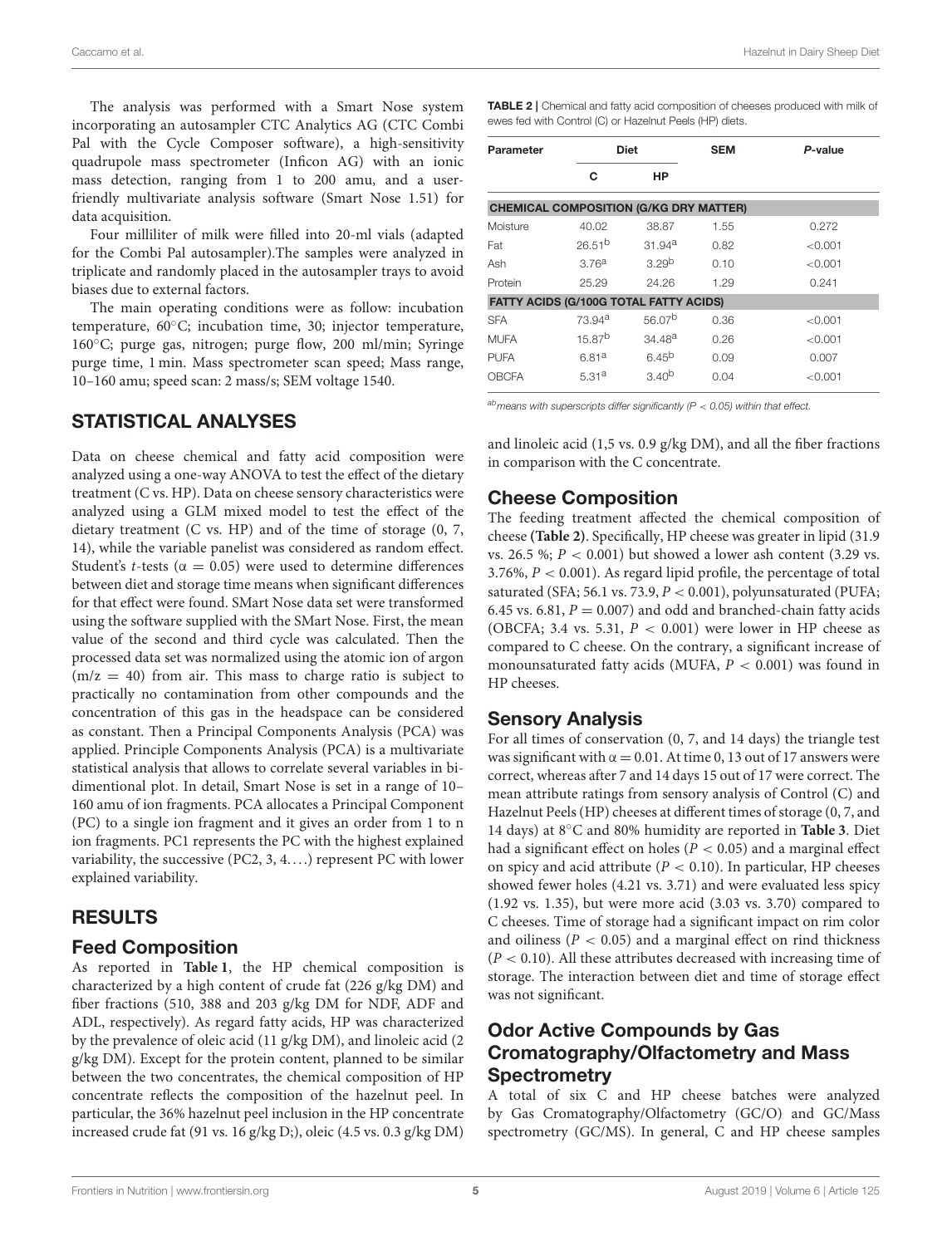<span id="page-5-0"></span>TABLE 3 | Mean attribute ratings and standard error from sensory analysis of Control (C) and Hazelnut Peels (HP) cheeses at different storage times (0, 7, and 14 days) at 8 ◦C and 80% humidity.

| <b>Attribute</b>           | <b>Diet</b>       |            |          | Storage time (days) |            |                   |          |  |
|----------------------------|-------------------|------------|----------|---------------------|------------|-------------------|----------|--|
|                            | C                 | HP         | St err   | $\pmb{0}$           | 7          | 14                | St err   |  |
| <b>APPEARANCE</b>          |                   |            |          |                     |            |                   |          |  |
| Rind color                 | 3.17              | 3.35       | 0.28     | 3.00                | 3.12       | 3.66              | 0.32     |  |
| Rind thickness             | 2.32              | 2.19       | 0.25     | 2.57                | 2.34       | 1.85              | $0.28*$  |  |
| Rim color                  | 3.66              | 3.75       | 0.27     | 4.42a               | $3.40^{b}$ | 3.29 <sup>b</sup> | $0.33**$ |  |
| Rim thickness              | 3.20              | 3.16       | 0.25     | 3.52                | 3.06       | 2.96              | 0.29     |  |
| Color                      | 3.15              | 3.25       | 0.28     | 3.50                | 2.96       | 3.14              | 0.32     |  |
| Homogeneity                | 4.89              | 4.38       | 0.26     | 4.69                | 4.48       | 4.73              | 0.32     |  |
| Holes                      | 4.21 <sup>a</sup> | $2.71^{b}$ | $0.30**$ | 3.11                | 3.70       | 3.56              | 0.36     |  |
| Moistness                  | 3.18              | 3.63       | 0.26     | 3.59                | 3.46       | 3.16              | 0.31     |  |
| <b>AROMA</b>               |                   |            |          |                     |            |                   |          |  |
| Overall intensity          | 4.94              | 4.97       | 0.28     | 5.09                | 4.99       | 4.79              | 0.33     |  |
| Fresh milk                 | 4.03              | 4.51       | 0.32     | 4.33                | 4.41       | 4.07              | 0.38     |  |
| Vegetal                    | 3.11              | 3.08       | 0.32     | 2.80                | 3.36       | 3.14              | 0.37     |  |
| Floral                     | 2.14              | 1.81       | 0.35     | 1.95                | 1.93       | 2.04              | 0.38     |  |
| Fruity                     | 2.04              | 1.69       | 0.35     | 1.85                | 1.64       | 2.10              | 0.39     |  |
| Roasted                    | 2.26              | 1.86       | 0.29     | 2.14                | 2.00       | 2.04              | 0.34     |  |
| Spicy                      | 1.92              | 1.35       | $0.28*$  | 1.52                | 1.66       | 1.72              | 0.32     |  |
| <b>TASTE</b>               |                   |            |          |                     |            |                   |          |  |
| Sweet                      | 3.07              | 2.61       | 0.28     | 2.63                | 3.09       | 2.80              | 0.32     |  |
| Salty                      | 3.25              | 3.32       | 0.33     | 3.59                | 2.91       | 3.35              | 0.38     |  |
| Acid                       | 3.03              | 3.70       | $0.33*$  | 3.69                | 3.34       | 3.06              | 0.38     |  |
| <b>TEXTURE</b>             |                   |            |          |                     |            |                   |          |  |
| Consistency                | 4.27              | 4.41       | 0.29     | 3.95                | 4.44       | 4.63              | 0.34     |  |
| Homogeneity of consistency | 4.77              | 5.14       | 0.30     | 4.49                | 5.43       | 4.95              | 0.35     |  |
| Chewiness                  | 5.07              | 5.42       | 0.31     | 5.29                | 5.28       | 5.16              | 0.36     |  |
| Solubility                 | 4.35              | 4.74       | 0.35     | 4.82                | 4.52       | 4.29              | 0.39     |  |
| Hardness                   | 3.31              | 2.96       | 0.30     | 3.12                | 3.41       | 2.89              | 0.36     |  |
| Friability                 | 3.14              | 3.29       | 0.36     | 3.06                | 3.56       | 3.03              | 0.42     |  |
| Adhesiveness               | 2.43              | 2.21       | 0.27     | 2.52                | 2.28       | 2.15              | 0.32     |  |
| Graininess                 | 3.08              | 3.28       | 0.27     | 3.40                | 3.21       | 2.93              | 0.33     |  |
| Elasticity                 | 3.43              | 3.65       | 0.31     | 3.61                | 3.68       | 3.33              | 0.36     |  |
| Oiliness                   | 4.04              | 4.30       | 0.33     | 4.90 <sup>a</sup>   | $3.84^{b}$ | 3.76 <sup>b</sup> | $0.38**$ |  |
| Pungency                   | 2.71              | 2.78       | 0.28     | 3.01                | 2.69       | 2.53              | 0.34     |  |
| Astringency                | 1.58              | 1.92       | 0.28     | 2.12                | 1.66       | 1.46              | 0.33     |  |
| Aftertaste                 | 4.39              | 4.23       | 0.31     | 4.04                | 4.21       | 4.68              | 0.36     |  |
| Persistence                | 4.68              | 5.11       | 0.30     | 5.13                | 4.71       | 4.85              | 0.36     |  |
|                            |                   |            |          |                     |            |                   |          |  |

*abmeans with superscripts differ significantly (P*<*0.05) within that effect.* \**P* < *0.10* \*\**P* < *0.05.*

showed a poor and very similar volatile profiles (**[Table 4](#page-6-0)**). No significant difference in number and type of volatile compounds between C and HP groups were found. Some volatile compounds were found in all cheeses. In detail, two esters ethyl butyrate and ethyl octanoate, three ketons diacetyl, 1-octen-3-one and 2 nonanone and one terpene, β-carene were detected as common compounds for both C and HP cheese batches. Moreover, the monitored storage at 0 to 14 days did not affect volatile profile during the shelf life of cheeses. At 7 days of storage, HP cheese showed relevant differences for specific volatile compounds. In detail, HP7 group showed the highest number of esters, two of which were detected only in this sample, and two sulfo-organic compounds also revealed as unique.

## Volatile Fingerprint by SMart Nose

Principal Component Analysis from SMart Nose data showed a clear separation among hazelnut peel cheese vs. control cheese at 0 and 7 days (PC1 95,64%; PC2 2,46%). In detail, PC1 separated C0, C7 and C14 from HP0 and HP7. PC1 also explained similar volatile profile of C and HP at 14 days that resulted overlapped in the score plot (**[Figure 1](#page-7-0)**). Data concerning PC2 highlighted similar volatile profile for C and HP groups at 0 days that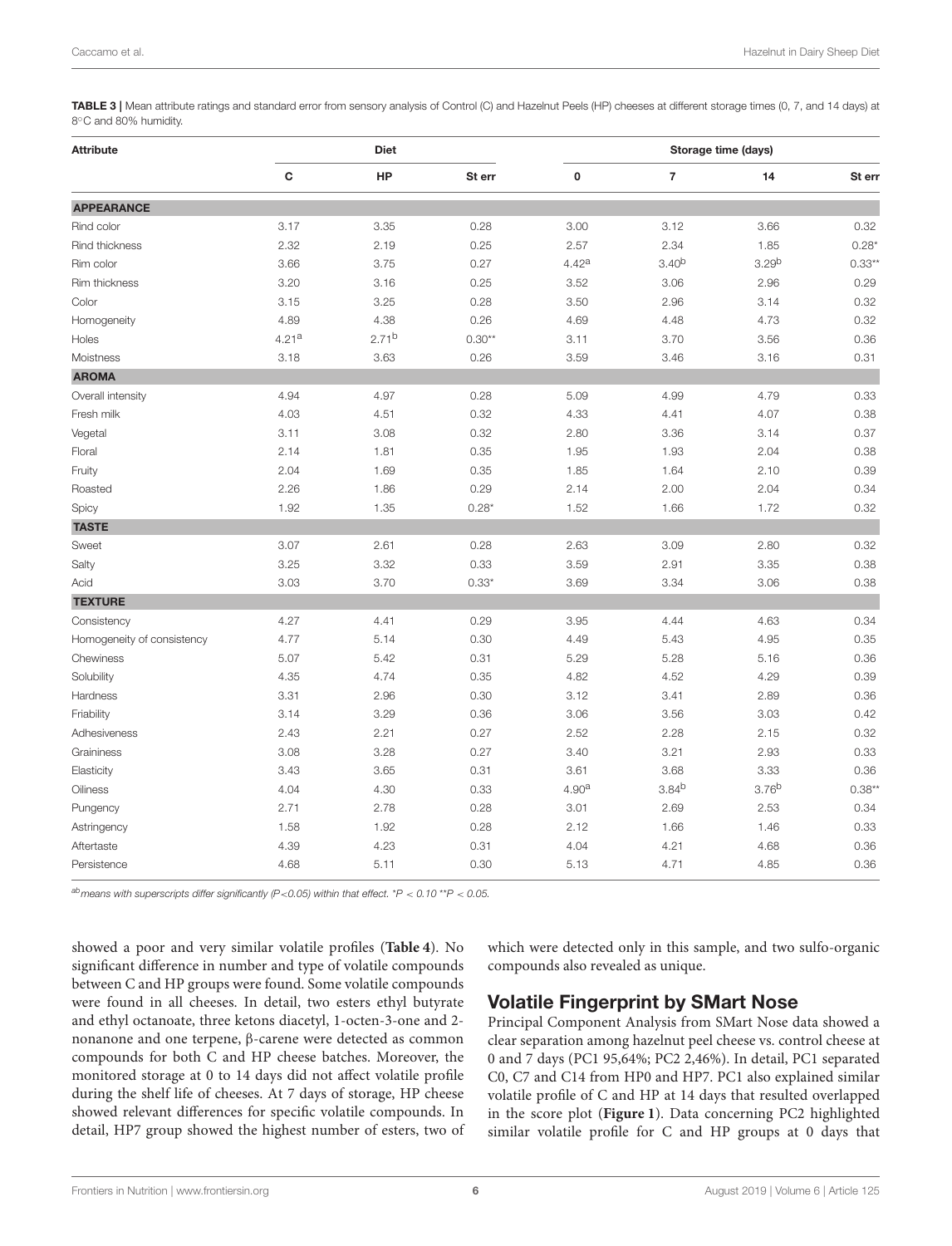<span id="page-6-0"></span>TABLE 4 | Odor active compounds in control (C) and Hazelnut Peels (HP) cheeses at different storage times (0, 7, and 14 days) at 8℃ and 80% humidity extracted by solid-phase microextraction (SPME).

| Compound                   | Chem class | <b>Odor perception</b> | LRI <sup>a</sup> | Ident <sup>b</sup> | C <sub>0</sub> | HP <sub>0</sub> | C <sub>7</sub> | HP7      | C <sub>14</sub> | <b>HP14</b> |
|----------------------------|------------|------------------------|------------------|--------------------|----------------|-----------------|----------------|----------|-----------------|-------------|
| pentanal                   | aldehyde   | pungent, apple         | 725              | PI, MS             |                | X               |                |          |                 | X           |
| 2-hexenol                  | alcohol    | fruit                  | 881              | PI                 | X              |                 |                |          |                 |             |
| ethyl butyrate             | ester      | apple                  | 790              | PI, MS             | X              | X               | X              | X        |                 | X           |
| 2-methylbutyl acetate      | ester      | fruit                  | 891              | PI                 |                |                 |                | X        |                 |             |
| ethyl isohexanoate         | ester      | orange                 | 957              | PI                 |                |                 |                | X        |                 |             |
| ethyl octanoate            | ester      | wine                   | 1186             | PI, MS             | X              | X               | X              | X        | X               | X           |
| diacetyl                   | ketone     | butter                 | 638              | P                  | X              | X               | X              | X        | X               | X           |
| 1-octen-3-one              | ketone     | mushroom               | 970              | PI, MS             | X              | X               | X              | X        | X               | X           |
| 2-nonanone                 | ketone     | milk                   | 1090             | PI, MS             | X              | X               | X              |          | X               | X           |
| dimethyl pyrazine          | pyrazina   | roasted, toasted       | 911              | PI                 |                |                 |                |          |                 | $\times$    |
| thiophene                  | sulfur     | garlic                 | 665              | PI, MS             |                |                 |                | X        |                 |             |
| methylfuranthiol           | sulfur     | broth                  | 858              | PI                 |                |                 |                | X        |                 |             |
| 3-isothiocyanato-1-propene | sulfur     | garlic                 | 886              | P                  | X              |                 |                |          | X               |             |
| $\beta$ -carene            | terpene    | orange                 | 993              | PI, MS             | X              | X               | X              | $\times$ | X               | X           |
| <b>Total</b>               |            |                        |                  |                    | 8              | 7               | 6              | 9        | 6               | 8           |

*<sup>a</sup>LRI, Linear Retention Index wihHP-5 column.*

*b Identification: PI published Index on flavornet data base [\(http://www.flavornet.org/flavornet.html\)](http://www.flavornet.org/flavornet.html); MS, mass spectrometry.*

were separated from C and HP groups at 7 and 14 days. SMart Nose also revealed major differences for HP7 group than the other cheeses.

#### **DISCUSSION**

#### Cheese Chemical Composition

The chemical composition of HP used in the present study is consistent with previous studies describing the nutritive characteristics of hazelnut by-products [\(5,](#page-8-4) [33\)](#page-9-7). The animal diet is one of the most important factors affecting the chemical composition of ruminant products. In particular, it is known that providing a diet reach in fat usually increases the fat percentage in milk and cheese [\(34\)](#page-9-8). Therefore, not surprisingly HP cheese showed a greater percentage of fat in comparison with C cheese. Similarly, the fatty acid composition of ruminant derived products can be partially manipulated by the diet [\(8\)](#page-8-7). Therefore, the greater percentage of MUFA found in the HP cheese and the contemporary reduction of SFA could be due to the fatty acid composition of the concentrate supplied to HP ewes. In human, the consumption of MUFA is positively associated with the reduction of both plasma LDL cholesterol and triacylglycerol concentrations, thus reducing the risk of cardiovascular diseases [\(35\)](#page-9-9). Moreover, HP cheese had a lower SFA to UFA ratio in HP cheese. Literature reports that the intake of unsaturated fatty acid should be increased at expense of SFA. Therefore, the administration of dietary improved the nutritive value of the HP cheese.

#### Sensory Profile

The triangle test used as a discriminant tool to assess whether trained assessors were able to distinguish between the 2 differently treated samples confirmed that the HP and C cheeses'

overall sensory profiles were significantly different one each other, because, 13 and 15 persons, after 7 and 14 days of storage, respectively, correctly answered to the test, hence, a number higher than the minimum one (11) necessary to conclude that significant differences existed between the two samples compared, according to the ISO 4120:2004, and the α risk selected (0.01). Regarding the QDA results, the statistical analysis of the attribute ratings collected from 17 trained panelists evidenced a significant reduction of holes and spiciness and an increase of acidity in HP compared to C cheeses. These results agree with the study reported in Torri et al. [\(36\)](#page-9-10) based on consumers' acceptability of cheeses enriched with 0.8, 1.6, and 2.4% of grape skin powder from 2 different vines (Barbera and Chardonnay), added during cheese-making. The addition of grape skin powder highly influenced sensory properties of such innovative products, above all in terms of appearance and texture. White color, homogeneity and elasticity of the paste and the presence of lactic odor positively influenced consumers' preference. Conversely, the appearance of marbling, granularity, sandyness, acidity, saltiness, and astringency negatively affected the acceptability of the cheese when the quantity of added grape skin powder exceeded 0.8 and 1.6% for Barbera and Chardonnay, respectively. However, the higher intensity of acidity found in this study for HP cheeses was marginal. Presumably the higher presence of holes mostly determined the significance of the triangle test. Contrasting results, on the contrary, were obtained by several authors about the effect of using milk obtained from cows or goats fed with flax extruded, on possible off-flavors products due to lipid oxidation.

Dubreouq et al. [\(37\)](#page-9-11) and Gaborit et al. [\(38\)](#page-9-12) have shown how the addition of flax extruded in the diets of dairy cows and goats not integrated with antioxidants, besides improving the acidic composition of the lipid fraction of the cheese, important for a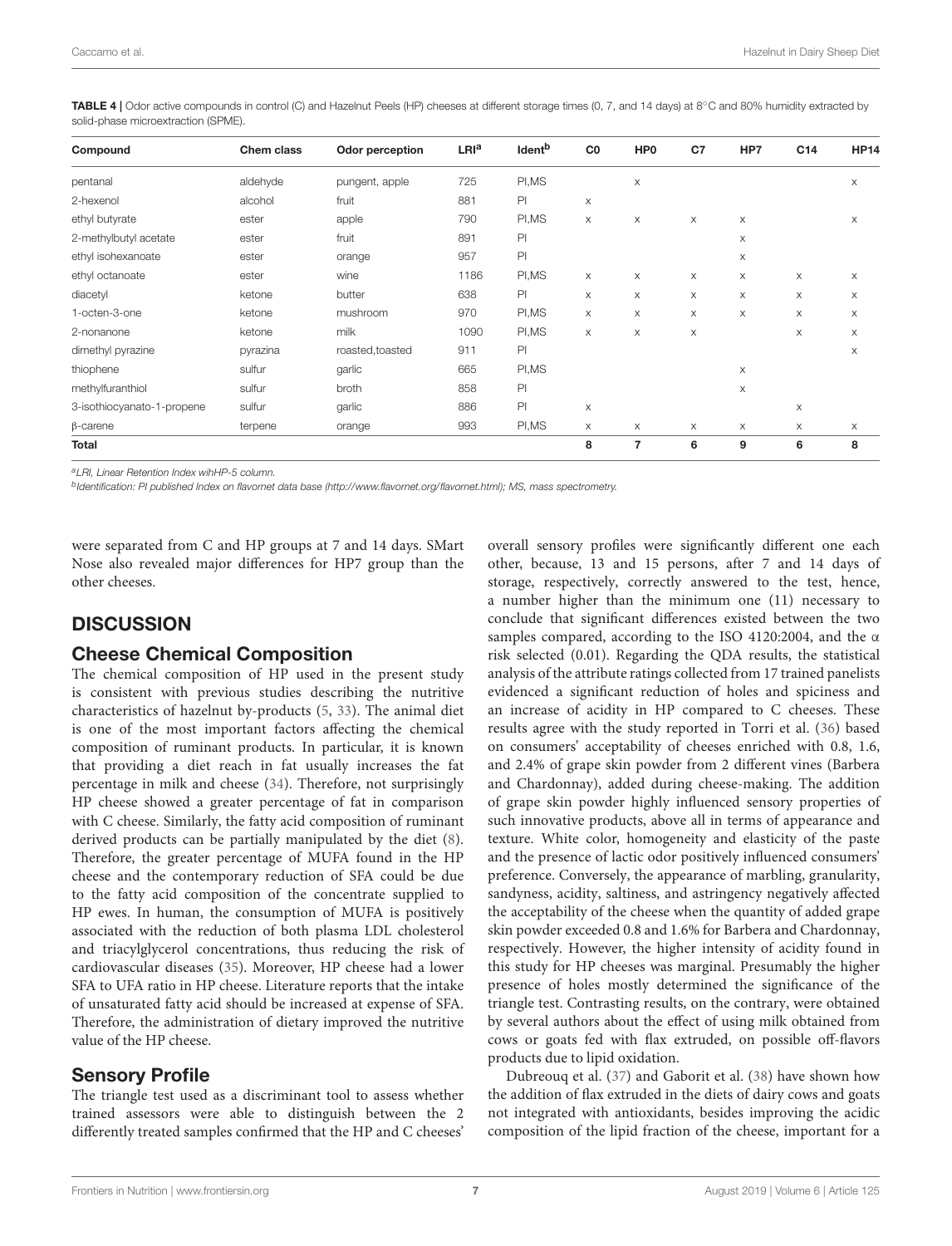

<span id="page-7-0"></span>health point of view, determined the production of off-flavors (metallic and oxidized flavor). The production of off-flavors was not observed by Lerch et al. [\(39\)](#page-9-13) in aged Saint-Nectaire cheese. However, according to the authors themselves, the problem could arise for long-ripened cheeses in which an important role is played by lipolysis levels that could increase susceptibility to the oxidation of PUFAs. The cheeses examined in this study were sampled right after aging for 40 days, thus they can be considered fresh cheeses. Further investigation would help to understand the effect of the inclusion of polyphenols extracts in longer maturation periods.

# ODOR Active Compounds and Volatile Fingerprint by GC/O and SMart Nose

The volatile profile of C and HP cheese samples showed a good similarity. These results could be explained by the short ripening time (time  $0 = 48$  days). Cheese ripening is a complex process in which three flavor generating pathways, glycolysis, lipolysis and proteolysis, are initially involved, leading to secondary metabolites production responsible for flavor precursors origin [\(40\)](#page-9-14). As a consequence, ripening time plays an important role in flavor development [\(41\)](#page-9-15).

Looking into every single cheese batch, in C group, 2-hexenol was detected only in C0, degrading in C7 and C14. The alcohol, moreover detected as unique compound among all cheeses, was likely processed to secondary products. Two ester compounds were found in C groups: ethyl butyrate was detected in C0 and C7, whereas ethyl octanoate was found in all C cheese samples. Three ketones (diacetyl, 1-octen-3-one and 2-nonanone) were also detected as common in all C group. A sulfur compound, 3-isothiocyanato-1-propene, was detected at 0 and 14 days of storage but not at 7 days.

In HP group, HP0 and HP14 showed the same profile, except for dimethyl pyrazine, detected as unique compounds in HP14. Pyrazine could derive from the hazelnut feeding treatment.

The esters form through free fatty acids and alcohols reaction, giving an important impact to cheese flavor profile [\(42](#page-9-16)[–46\)](#page-9-17). In this study, ester was detected as the main representative chemical class, conferring fruity notes to the cheeses.

Two sulfur compounds, thiophene and methyl furanthiol, were identified as unique in HP7 cheese group. In general, sulfur compounds originate from the catabolism of sulfur-amino acids [\(42\)](#page-9-16). Beside the well-known antimicrobial activity [\(47\)](#page-9-18), recent studies on antioxidant protection grade of cheese report an increasing antioxidant effect in cheese during ripening time in parallel with thiophene and methyl furanthiol production [\(48,](#page-9-19) [49\)](#page-9-20). The unique aldehyde extracted by SPME was detected only in HP0 and HP14 cheeses. Moreover, 2-nonanone was found in all cheeses except for HP7. The aldehyde and 2-nonanone are considered fat oxidation products. The absence of these volatile compounds in HP7 suggests a higher antioxidant protection grade of this cheese than the others.

Further studies on vitamin content should be conducted in order to investigate the interactions between the presence of antioxidant volatile compounds and the oxidative stability of ewe cheese by calculating the Degree of Antioxidant Protection (DAP).

Results from SMart Nose were confirmed by GC/O analysis. SMart Nose score plot (**[Figure 1](#page-7-0)**) showed a clear separation of HP7 group from the others, suggesting a different volatile profile.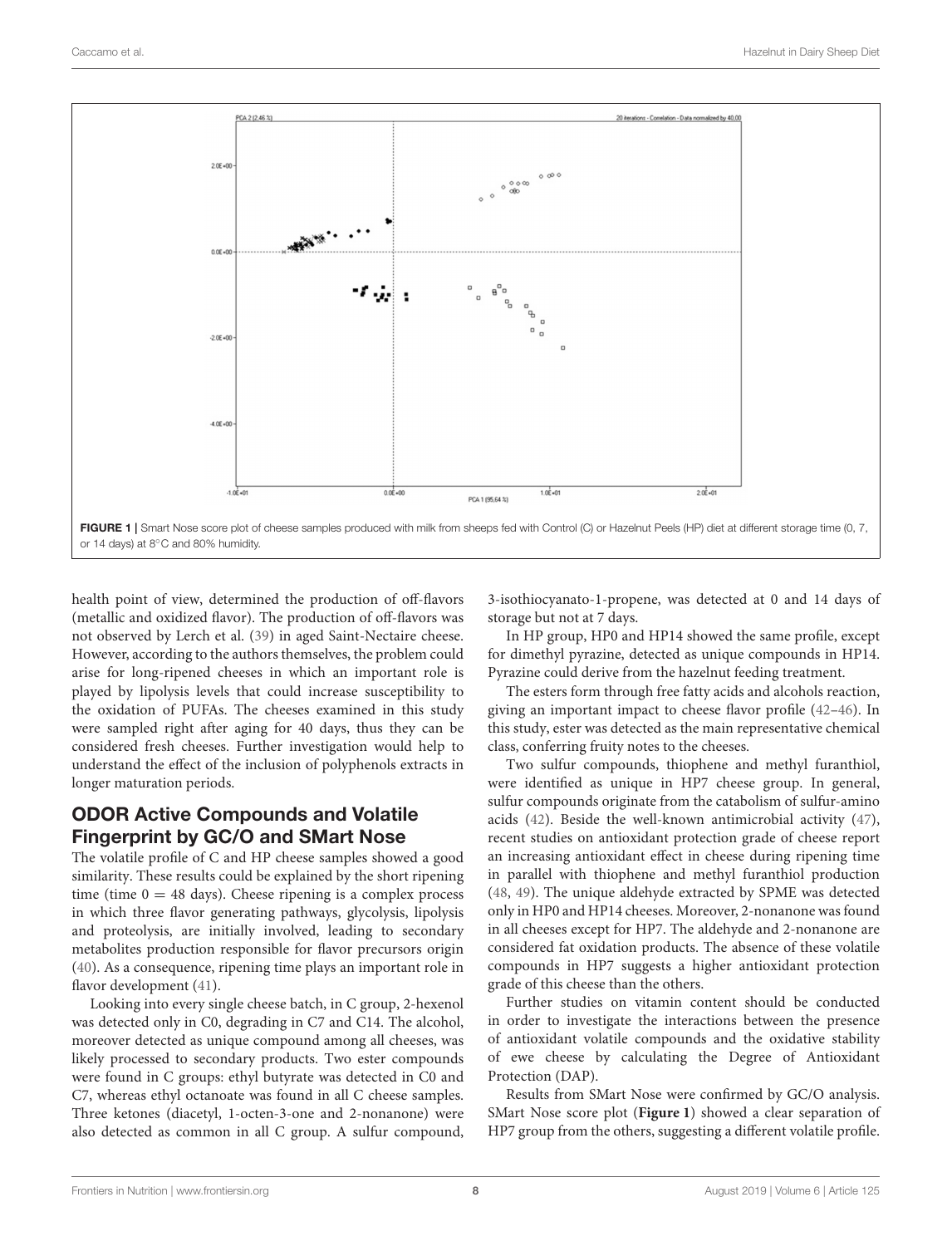The separation of HP7 group was supported by GC/O results, in fact, in HP7 cheeses, two unique esters (2-methylbutyl acetate and ethyl isohexanoate) and two unique sulfur compounds (thiophene and ethylfuranthiol) were detected, whereas, pentanal and 2-nonanone, this latter revealed in all the other cheeses, were absent. The olfactive responses could be responsible of HP7 behavior in the SMart Nose score plot.

#### **CONCLUSIONS**

The experiment presented in this paper aimed at the evaluation of the inclusion of hazelnut peels in the diet of dairy ewes on the chemical and sensory characteristics of cheeses. Sensory analysis revealed a clear distinction between the 2 experimental groups, whereas the sensory profile showed a marginal production of off-flavors linked to spicy and acid attributes for the cheeses produced with milk of ewes fed with the addition of hazelnut peels. However, lipolysis levels in longer ripening period could increase susceptibility to the oxidation of PUFAs, therefore further investigation would help to understand the effect of the inclusion of polyphenols extracts in longer maturation

#### **REFERENCES**

- <span id="page-8-0"></span>1. Salami SA, Luciano G, O'Grady MN, Biondi L, Newbold CJ, Kerry JP, Priolo A. Sustainability of feeding plant by-products: a review of the implications for ruminant meat production. Anim. Feed Sci. Technol. (2019) 251:37–55. doi: [10.1016/j.anifeedsci.2019.02.006](https://doi.org/10.1016/j.anifeedsci.2019.02.006)
- <span id="page-8-1"></span>2. Santana-Méridas O, González-Coloma A, Sánchez-Vioque R. Agricultural residues as a source of bioactive natural products. Phytochem Rev. (2012) 11:447–66 doi: [10.1007/s11101-012-9266-0](https://doi.org/10.1007/s11101-012-9266-0)
- <span id="page-8-2"></span>3. Alasalvar C, Shahidi F, Ohshima T, Wanasundara U, Yurttas HC, Liyanapathirana CM, et al. Turkish tombul hazelnut (Corylus avellana L.). 2. lipid characteristics and oxidative stability. J Agric Food Chem. (2003) 51:3797–805. doi: [10.1021/jf021239x](https://doi.org/10.1021/jf021239x)
- <span id="page-8-3"></span>4. Di Matteo M, Albanese D, Liguori L. Alternative method for Hazelnuts peeling. Food Bioprocess Tech. (2012) 5:1416–21. doi: [10.1007/s11947-011-0509-7](https://doi.org/10.1007/s11947-011-0509-7)
- <span id="page-8-4"></span>5. Cetinkaya N, Kuleyin YS. Evaluation of Hazelnut Hulls as an alternative forage resource for ruminant animals. Int J Agr Bios Eng. (2016) 10:319–322. doi: [10.5281/zenodo.1125401](https://doi.org/10.5281/zenodo.1125401)
- <span id="page-8-5"></span>6. Del Rio D, Calani L, Dall'Asta M, Brighenti F. Polyphenolic composition of hazelnut skin. J Agr Food Chem. (2011) 59:9935–41. doi: [10.1021/jf202449z](https://doi.org/10.1021/jf202449z)
- <span id="page-8-6"></span>7. Vasta V, Luciano G. The effects of dietary consumption of plant secondary compounds on small ruminants' products quality. Small Rum Res. (2011) 101:1–3. doi: [10.1016/j.smallrumres.2011.09.035](https://doi.org/10.1016/j.smallrumres.2011.09.035)
- <span id="page-8-7"></span>8. Chilliard Y, Glasser F, Ferlay A, Bernard L, Rouel J, Doreau M. Diet, rumen biohydrogenation and nutritional quality of cow and goat milk fat. Eur J Lipid Sci Tech. (2007) 109:828–55. doi: [10.1002/ejlt.200700080](https://doi.org/10.1002/ejlt.200700080)
- <span id="page-8-8"></span>9. Girard M, Dohme-Meier F, Wechsler D, Goy D, Kreuzer M, Bee G. Ability of 3 tanniferous forage legumes to modify quality of milk and Gruyère-type cheese. J Dairy Sci. (2015) 99:205–20. doi: [10.3168/jds.2015-9952](https://doi.org/10.3168/jds.2015-9952)
- <span id="page-8-9"></span>10. Martin B, Verdier-Metz I, Buchin S, Hurtaud D, Coulon JB. How do the nature of forages and pasture diversity influence the sensory quality of dairy livestock products? Anim Sci. (2005) 81:205–12. doi: [10.1079/ASC50800205](https://doi.org/10.1079/ASC50800205)
- <span id="page-8-10"></span>11. Morales R, Ungerfeld EM. Use of tannins to improve fatty acids profile of meat and milk quality in ruminants: a review. Chilean J Agric Res. (2015) 75:239–48. doi: [10.4067/S0718-58392015000200014](https://doi.org/10.4067/S0718-58392015000200014)
- <span id="page-8-11"></span>12. Cannas A, Tedeschi LO, Fox DG, Pell AN, Van Soest PJ. A mechanistic model to predict nutrient requirements and feed biological values for sheep. J Anim Sci. (2004) 82:149–69. doi: [10.2527/2004.821149x](https://doi.org/10.2527/2004.821149x)

periods. The volatile profile showed the absence of some volatile compounds in HP cheeses, suggesting a higher antioxidant protection grade linked to the inclusion of HP in the diet. Further studies on vitamin content should be conducted in order to investigate the interactions between the presence of antioxidant volatile compounds and the oxidative stability of ewe cheese.

#### AUTHOR CONTRIBUTIONS

GL and MP designed and conducted the experiment. BV and AP carried out fatty acid composition analysis and mainly contributed to the conception and structure of this manuscript. VM interpreted results from the antioxidant point of view. GB contributed reagents, materials, tools, and interpretation of results for SmartNose analysis. TR detected odor active compounds and contributed to the manuscript for the aroma and SmartNose results and discussion. SE, AT, and MS performed sensory analysis. MC analyzed, interpreted, and discussed sensory analysis data and coordinated and complemented authors' contributions to the manuscript. All authors have read and approved the final manuscript.

- <span id="page-8-12"></span>13. Van Soest PJ, Robertson JB, Lewis BA. Methods for dietary fibre, neutral detergent fiber, and nonstarch polysaccharides in relation to animal nutrition. J Dairy Sci. (1991) 74:3583–97. doi: [10.3168/jds.S0022-0302\(91\)78551-2](https://doi.org/10.3168/jds.S0022-0302(91)78551-2)
- <span id="page-8-13"></span>14. AOAC. Association of Official Analytical Chemists, Official Methods of Analysis, 16th ed. Arlington, VA: AOAC (1995).
- <span id="page-8-14"></span>15. Sukhija PS, Palmquist DL. Rapid method for determination of total fatty-acid content and composition of feedstuffs and feces. J Agric Food Chem. (1988) 36:1202–6. doi: [10.1021/jf00084a019](https://doi.org/10.1021/jf00084a019)
- <span id="page-8-15"></span>16. Shingfield KJ, Ahvenjärvi S, Toivonen V, Äröla A, Nurmela KVV, Huhtanen P, et al. Effect of dietary fish oil on biohydrogenation of fatty acids and milk fatty acid content in cows. Anim Sci. (2003) 77:165–79. doi: [10.1017/S1357729800053765](https://doi.org/10.1017/S1357729800053765)
- <span id="page-8-16"></span>17. Mughetti L, Sinesio F, Acuti G, Antonini C, Moneta E, Peparaio M, et al. Integration of extruded linseed into dairy sheep diets: effects on milk composition and quality and sensorial properties of Pecorino cheese. Anim Feed Sci Techn[. \(2012\) 178:27–39. doi: 10.1016/j.anifeedsci.2012.](https://doi.org/10.1016/j.anifeedsci.2012.09.005) 09.005
- <span id="page-8-17"></span>18. Bradley RL, Vanderwarn MA. Determination of moisture in cheese and cheese products. JAOAC Int. (2001) 84:570–92.
- <span id="page-8-18"></span>19. Folch J, Lees M, Sloane-Stanley GH. A simple method for the isolation and purification of total lipids from animal tissues. J Biological Chem. (1957) 226:497–509.
- <span id="page-8-19"></span>20. Christie WW. A simple procedure for rapid transmethylation of glycerolipids and cholesteryl esters. J Lipids Res. (1982) 23:1072–5.
- <span id="page-8-20"></span>21. Valenti B, Natalello A, Vasta V, Campidonico L, Roscini V, Mattioli S, et al. Effect of different dietary tannin extracts on lamb growth performances and meat oxidative stability: comparison between mimosa, chestnut and tara. Animal[. \(2018\) 13:435–43. doi: 10.1017/S17517311180](https://doi.org/10.1017/S1751731118001556) 01556
- <span id="page-8-21"></span>22. Stone H, Sidel JL, Oliver S, Woolsey A, Singleton RC. Sensory evaluation by quantitative descriptive analysis. Food Tech. (1974) 28:11–34.
- <span id="page-8-22"></span>23. Fernández-Garcia E. Use of headspace sampling in the quantitative analysis of artisanal spanish cheese aroma. J Agr Food Chem. (1996) 44:1833–9. doi: [10.1021/jf950601n](https://doi.org/10.1021/jf950601n)
- <span id="page-8-23"></span>24. Jaillais B, Bertrand V, Auger J. Cryo-trapping/SPME/GC analysis of cheese aroma. Talanta. (1999) 48:747–53. doi: [10.1016/S0039-9140\(98\)00091-5](https://doi.org/10.1016/S0039-9140(98)00091-5)
- <span id="page-8-24"></span>25. Milo C, Reineccius GA. Identification and qualification of potent odorants in regular-fat and low-fat mild cheddar cheese. J Agric Chem. (1997) 45:3590– 3594 doi: [10.1021/jf970152m](https://doi.org/10.1021/jf970152m)